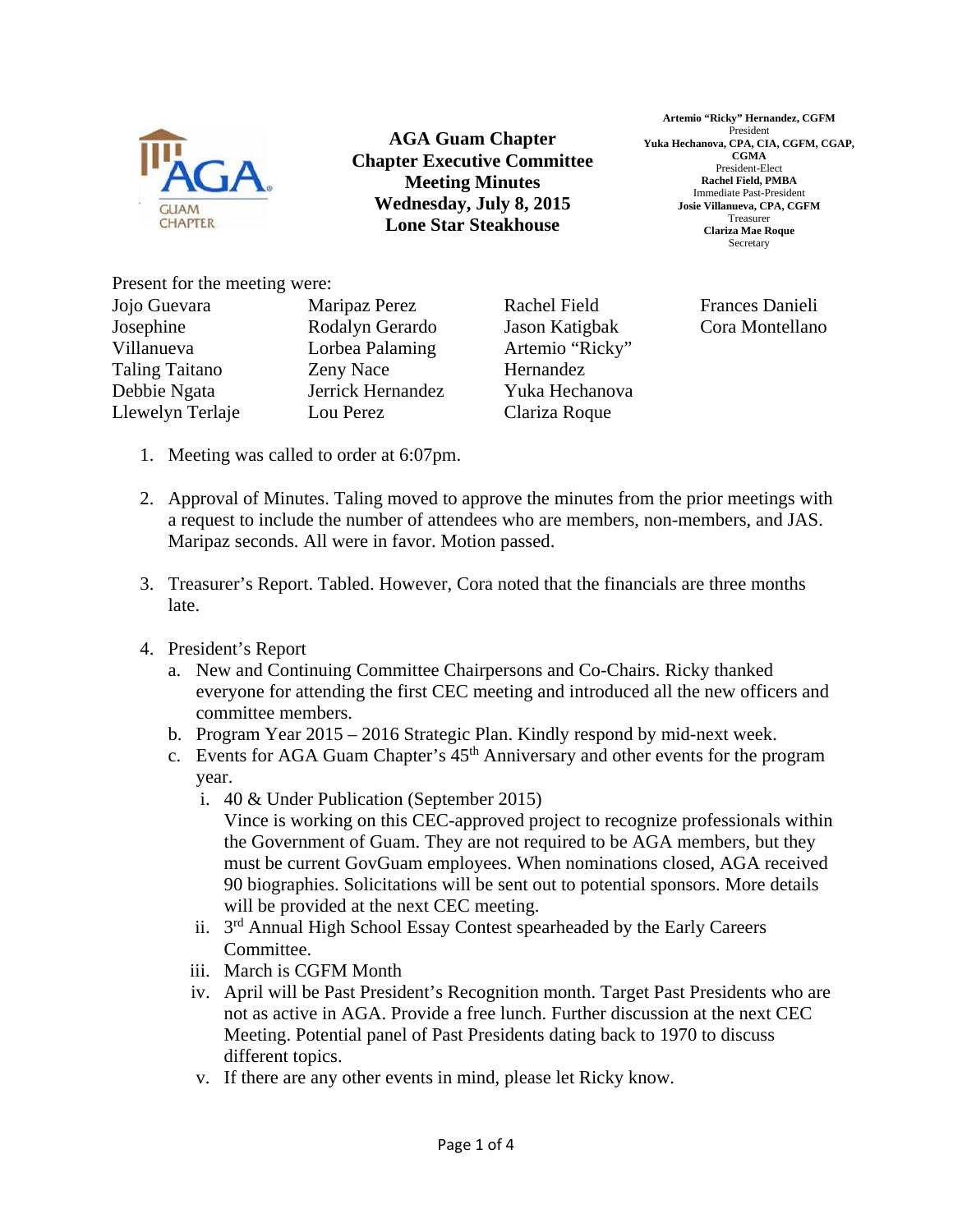- 5. Committee Reports:
	- a. Program Committee (Vince) July 2015 General Membership Meeting. Vince was unable to attend, but Ricky reported that July's meeting will be an appreciation luncheon for the 5K sponsors. Ricky and Vince are coordinating it. Certificates for volunteers will also be presented.
	- b. Education Committee (Rod).
		- i. Rod will look at last year's plan for a list of education events and will be soliciting for input on specific training and GPDC plans.
		- ii. Exploring different avenues for CPEs to include workshops, AGA National teleconference, webinar, or recording of conferences to use as a training event. College of Micronesia is trying the webinars, but if AGA Guam Chapter were to do it, some set-up is needed. Yuka said she would discuss it with Manny to keep webinars as an option.
		- iii. Rod mentioned the upcoming APIPA conference, which was circulated to the AGA members.
		- iv. She would like to schedule an event for each quarter. March CPE for CGFM month.
	- c. CGFM Committee (Jojo).
		- i. Same program to continue to include more outreach with Government employees and students.
		- ii. Will look into budgeting for a trainer.
		- iii. Volunteers for study group and still need to invest in study materials.
		- iv. Consider sending a flyer to all line agencies relative to CGFM. Maripaz will create a flyer about P.L. 33-18 to attract potential CGFM test takers.
	- d. Membership and Early Careers Committee
		- i. Membership (Jason & Debbie).
			- 1. There are 132 active members and 58 suspended members. Jason will send out reminders to big agencies.
			- 2. Goal is 200 members
			- 3. Proposing a prize for professionals who bring in members. This will be included in the budget. Before the renewals in March.
			- 4. Going to schools and government agencies for public relations. Tag along with CGFM.
			- 5. The committee will begin member anniversary celebrations. They will be emailing celebrants beforehand that they will be announcing their anniversaries at the meeting. Taling suggested to give pins to celebrate their anniversary, which is something the Soroptimist organization does.
			- 6. Membership Surveys will be done via Survey Monkey to determine the satisfaction of the organization and to gain points for doing a survey.
		- ii. Early Careers (Doreen, Zeny, & Lorbea)
			- 1. Zeny noted that they will continue with the Building Bridges Mixer, High School Essay Contest, and subsidy for student membership.
			- 2. Considering a request for a higher committee budget for their potential events.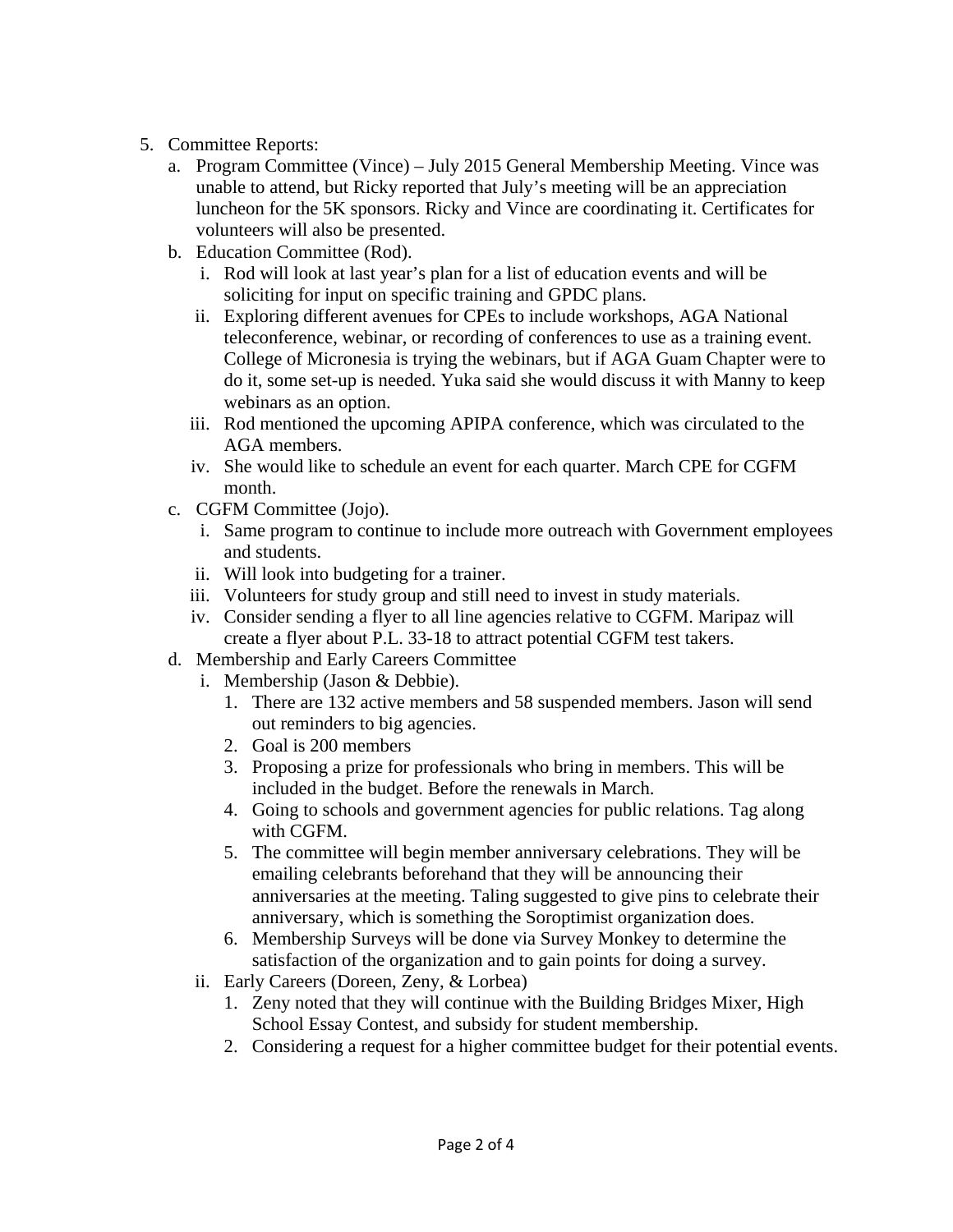- 3. Consider JAS members. Student criteria for PDT costs. Also, inquired on what is an active student member. Lorbea confirmed that JAS has a way to track their members at AGA meetings.
- e. Accountability Committee. Maripaz noted they will be conducting the Best CCR Award again. She will work actively with OPA on maintaining it. Reminder notices with accounting students. Also, Certificate of Excellence Program similar to National.
- f. Community Service Committee (Frances & Ariana). Frances noted that the Community Service strategic plan is the same wherein they may be an activity once a month. They will survey community service events of interest and any volunteer opportunities AGA members may participate in.
- g. Newsletter & Website Committee (Matt & Ricky). Ricky mentioned they will be releasing a monthly newsletter. Mail Chimp template to put together. Also, he noted that the website is slowly being updated.
- h. Scholarship Committee (Cora & Pam Aguigui). Cora mentioned that there was a \$5,000 scholarship for this program year, but not enough participants. May need to revisit scholarship criteria/eligibility. Suggestions to form a committee to review the criteria and outreach to financial aid office. There is a low turnout with Business Scholarships.
- i. Awards Committee (Vince). For September activities, Ricky noted the 40 & Under GovGuam Program and the John Phillips Excellence in Government Accountability Award for which nominations are currently accepted. Also, suggested to form a committee to work on applying for all the National Awards. Concerted efforts before the end of the year.
- j. Ricky also acknowledged the following committees and their respective chairperson:
	- i. Communications Mark
	- ii. Chapter Recognition Taling
	- iii. Historian Jerrick
	- iv. Standards Chris
	- v. By-Laws Llewelyn
- 6. Other Matters
	- a. Ricky noted the following activities for PY 2015 2016 General Membership Meetings:
		- i. August Dr. Robert Underwood (pending)
		- ii. September  $45<sup>th</sup>$  Anniversary
		- iii. October OPEN
		- iv. November Joe Bradley (Reminder needed)
		- v. December Christmas Party
		- vi. January Cora on "How to Calculate Your Power Bill"
		- vii. February Ed Brobesong (potential CPE)
		- viii. March CGFM Month
			- ix. April Past Presidents Recognition
			- x. May Retirement Fund
	- b. Suggested topics for General Membership Meetings:
		- i. Dr. Jones discussing the Puerto Rico debt
		- ii. OPA discussion on common audit findings